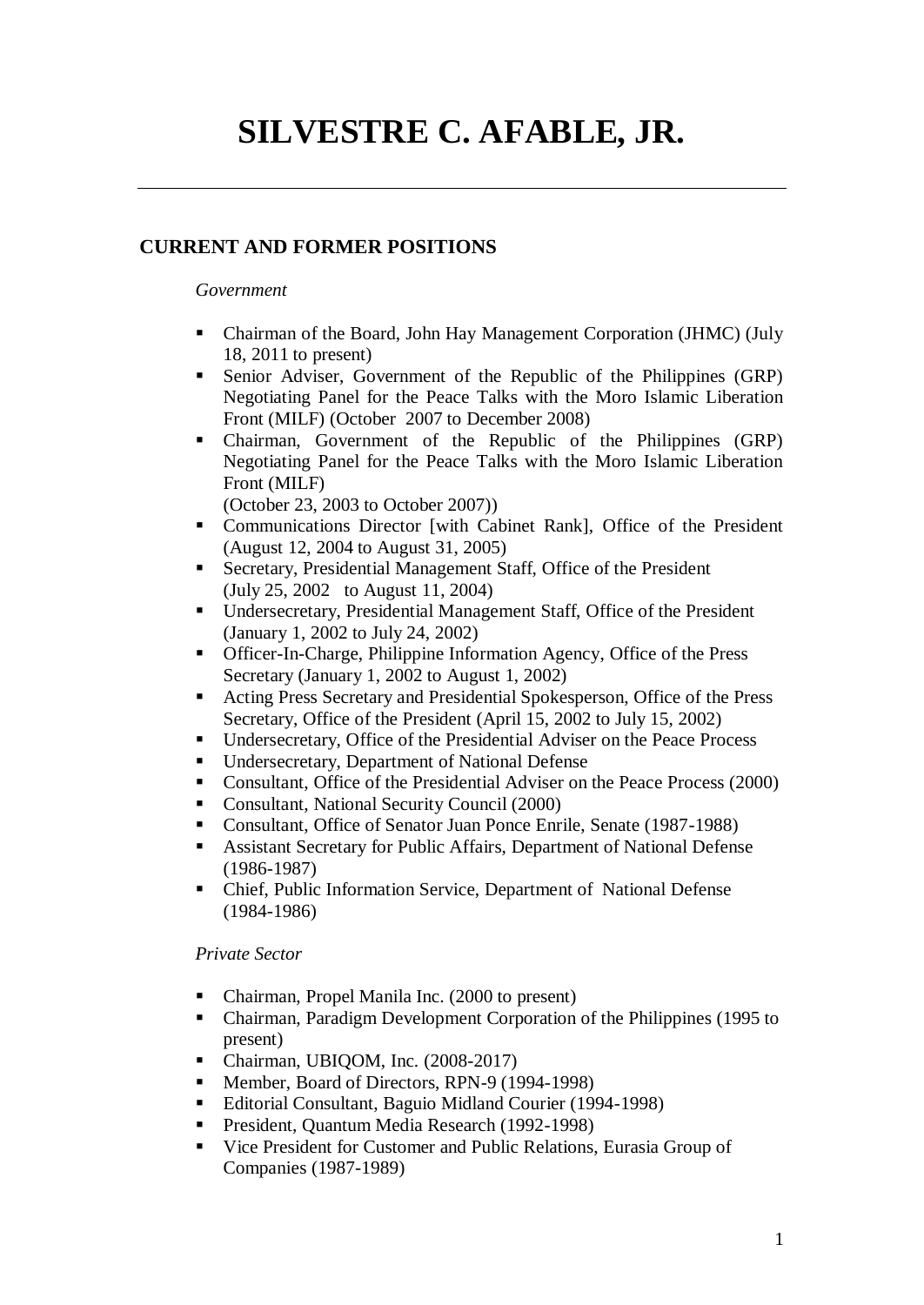# **PAST SPECIAL ASSIGNMENTS**

## **DOMESTIC**

- Consultant, GRP-MNLF Formal Peace Talks (1993-1996)
- Member of the Board, Philippine Pilgrimage Authority (representing the Secretary of National Defense) (1983-1986)
- Action Officer for Presidential Instructions, DND (1984-1985)
- **Member, DND Management Information Systems Working Group (1982)**
- Member, DND Ad Hoc Committee for the RP-US MBA Negotiations (1980)

## *FOREIGN*

#### *Year 2002-2003*

- Member, Presidential Delegation, 11<sup>th</sup> APEC Leaders' Meeting, Bangkok, Thailand [19-21 October 2003]
- **Member, Presidential Delegation,**  $10<sup>th</sup>$  **Session of the Islamic Summit** Conference, Malaysia [15-17 October 2003]
- **Member, Presidential Delegation, 9<sup>th</sup> ASEAN Summit and Other Related** Meetings, Bali, Indonesia [6-9 October 2003]
- Member, Presidential Delegation, Official Visits to New York, United States of America [24-26 September 2003] and Rome/Vatican City, Italy [27-28 September 2003]
- Member, Presidential Delegation,  $15<sup>th</sup>$  General Meeting of the Pacific Economic Cooperation Council (PECC), Brunei, Darussalam [2-4 September 2003]
- Member, Presidential Delegation, State Visit to the Republic of Korea, [2- 4 June 2003] and Visit to Tokyo, Japan for the NIKKEI 9<sup>th</sup> International Conference [4-6 June 2003]
- **Member, Presidential Delegation, State Visit to the United States of** America, [17-26 May 2003]
- Member, Presidential Delegation, Special ASEAN Leaders' Meeting and Special ASEAN-China Leaders' Meeting on Severe Acute Respiratory Syndrome (SARS), Bangkok, Thailand [28-30 April 2003]
- **Member, Philippine Delegation, GRP Exploratory Talks, The Netherlands,** [18-21 February 2003]
- Member, Presidential Delegation, Working Visits to Mexico, Hawaii and California, United States of America for the 10<sup>th</sup> APEC Economic Leaders Meeting, [24-31 October 2002]
- Presidential Delegation, State Visit to Tokyo, Japan, [2-5 December 2002]
- Member, Presidential Delegation, 8<sup>th</sup> ASEAN Summit, Cambodia, [3-6] November 2002] and State Visit to Vietnam, [6-7 November 2002]

#### *Year 2001*

 Member, Philippine Delegation, GRP-NDF Exploratory Talks, The Netherlands, Oslo, Norway, [29 November-4 December 2001]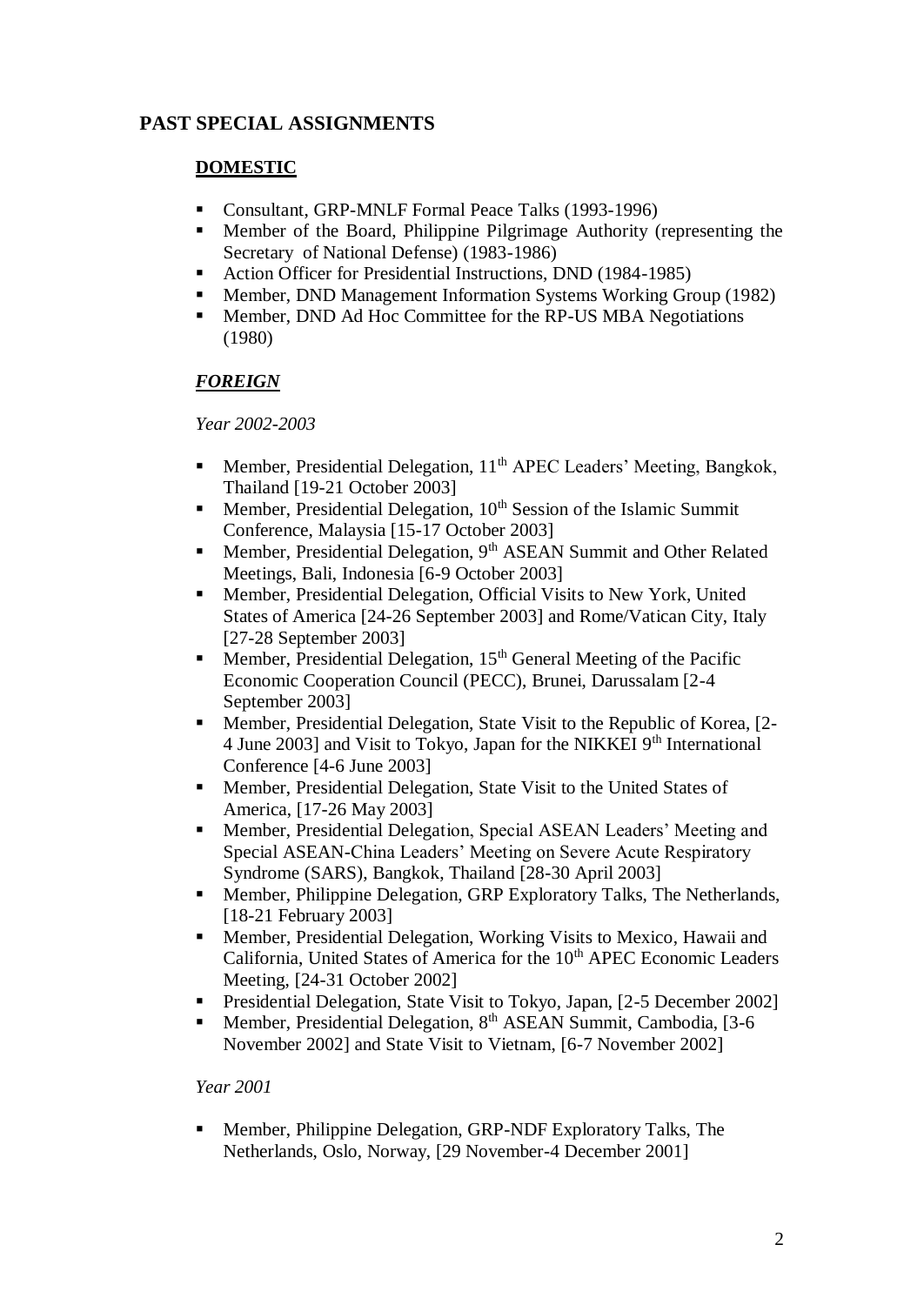- **Member, Philippine Delegation to the Exploratory Talks of the** Resumption of the GRP-MILF Formal Peace Talks
- **Member, Philippine Delegation to the**  $1<sup>st</sup>$  **Round of the GRP-MILF Formal** Peace Talks, Tripoli, Libya
- Member, Philippine Delegation to the  $28<sup>th</sup>$  Islamic Conference of Foreign Ministers, Bamako, Mali
- Member, Philippine Delegation to the  $2<sup>nd</sup>$  Round of the GRP-MILF Formal Peace Talks, Cyberjaya, Malaysia
- Member, Philippine Delegation, State Visits to Malaysia, People's Republic of China and the United States of America
- **Member, Philippine Delegation to the 9th APEC Economic Leader's** Meeting in Shanghai, People's Republic of China
- Member, Philippine Delegation to the 7<sup>th</sup> ASEAN Summit, Bandar Seri, Begawan, Brunei Darussalam

*Year 1980-1999*

- Member, Philippine Delegation to the 26<sup>th</sup> Islamic Conference of Foreign Ministers, Ouagadougou, Burkina Fasso (1999)
- Member, Presidential Delegation to the Asia-Pacific Economic Cooperation (APEC), Vancouver, Canada (1997)
- Member Presidential Delegation, State Visits to Saudi Arabia, Myanmar, Laos, Cambodia, Canada (1997)
- **Member, Presidential Delegation to the**  $50<sup>th</sup>$  **Anniversary of the United** Nations, New York, U.S. A. (1996)
- Member, GRP Delegation, GRP-MNLF Formal Talks, Jakarta, Indonesia (1993-1996)
- Member, GRP Monitoring Group,  $21<sup>st</sup>$  Islamic Conference of Foreign Ministers, Karachi, Pakistan (1994)
- Member, GRP Panel,  $2<sup>nd</sup>$  Round, GRP-MNLF Exploratory Talks, Cipanas, Indonesia (1993)
- **Member, GRP Panel, 1st Round, GRP-MNLF Exploratory Talks, Tripoli,** Libya (1992)
- **Member, GRP Panel, 1st Round, GRP-MNLF Exploratory Talks, Tripoli,** Libya (1992)
- **Member, Philippine Delegation to Observe the Operation of the Broadcast** Industry, People's Republic of China (1983)
- Member, GRP Panel, RP-US Ministerial Consultations on Defense and Security Issues, Washington D.C. (1980)

# **AWARDS**

- Outstanding Citizen of Baguio City, [1 September 2002]
- Outstanding Achievement Medal, Department of National Defense
- **Presidential Medal of Merit (1997)**